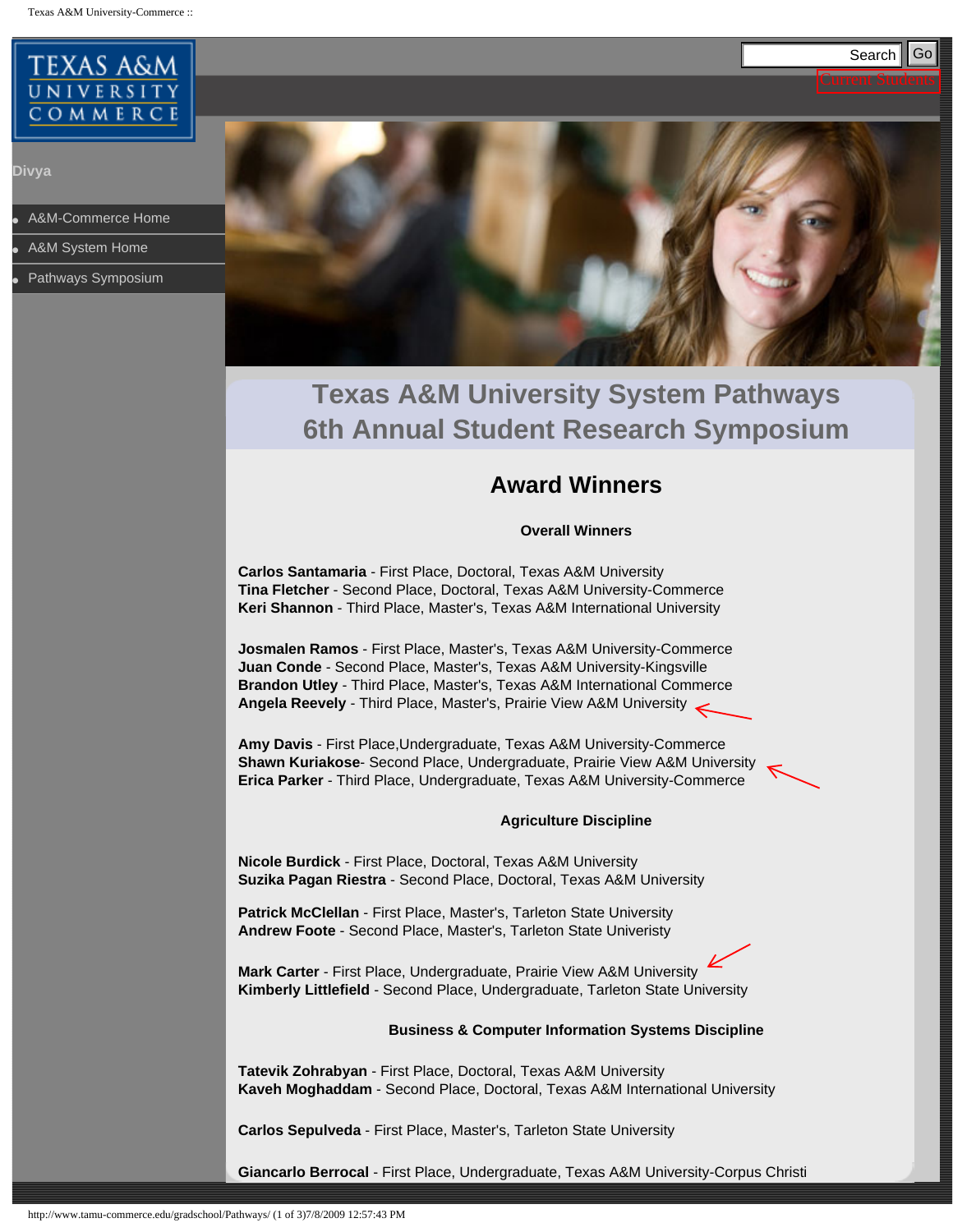# **Laura Bruneau** - Second Place, Undergraduate, Tarleton State University **Social Sciences/ Humanities Discipline Sergio Pizziconi** - First Place, Doctoral , Texas A&M University-Commerce **Trigg Even** - First Place, Doctoral, Texas A&M University-Commerce **Fay Williams** - Second Place, Doctoral, Prairie View A&M University **Mary K. Croft** - First Place, Master's , Texas A&M University-Commerce **James Price & Benita Reed**- First Place, Master's, Texas A&M University-Commerce **Amber Fox** - Second Place, Master's, Texas A&M University **Christina Panousier** - First Place, Undergraduate, Texas A&M University **Maygan Jones** - Second Place, Undergraduate, Tarleton State University **Engineering Discipline Chu Kuang Liu** - First Place, Doctoral, Prairie View A&M University **Nedal Shheber** - Second Place, Doctoral, Texas A&M University-Kingsville **Preethi Talla** - First Place, Master's, Texas A&M University-Kingsville **Haritha Dhanekula** - Second Place, Master's, Texas A&M University-Kingsville **Shawn Kuriakose** - First Place, Undergraduate, Prairie View A&M University **Taiwo Femi-Fowode** - Second Place, Undergraduate, Prairie View A&M University **Computer Science Discipline Victoria Christie Rajasekar** - First Place, Master's, Texas A&M University-Kingsville **Divya Kandala** - Second Place, Master's, Texas A&M University-Commerce **Arun Mahendra** - First Place, Undergraduate, Tarleton State University **Thomas Neal** - Second Place, Undergraduate, Texas A&M University-Texarkana **Environmental Science Discipline Vipul Saxena** - First Place, Doctoral, Texas A&M University **Amrutha Sakaray** - First Place, Master's, Texas A&M University-Kingsville **Aditya Singh** - Second Place, Master's, Texas A&M University-Kingsville **Noe Saenz** - First Place, Undergraduate, Texas A&M University-Kingsville **Samuel Cantu** - Second Place, Undergraduate, Texas A&M University-Kingsville **Life Science Discipline Carlos Santamaria** - First Place, Doctoral, Texas A&M University **Christopher Cheleuitte**-**Nieves** - Second Place, Doctoral, Texas A&M University **Juan Conde** - First Place, Master's, Texas A&M University-Kingsville **Angela Reevely** - Second Place, Master's, Prarie View A&M University **Amanda Galan** - First Place, Undergraduate, Texas A&M University-Corpus Christi **Tiffany Masters** - Second Place, Undergraduate, Texas A&M University-Kingsville

#### **Physical Science Discipline**

**Josmalen Ramos** - First Place, Master's, Texas A&M University-Commerce